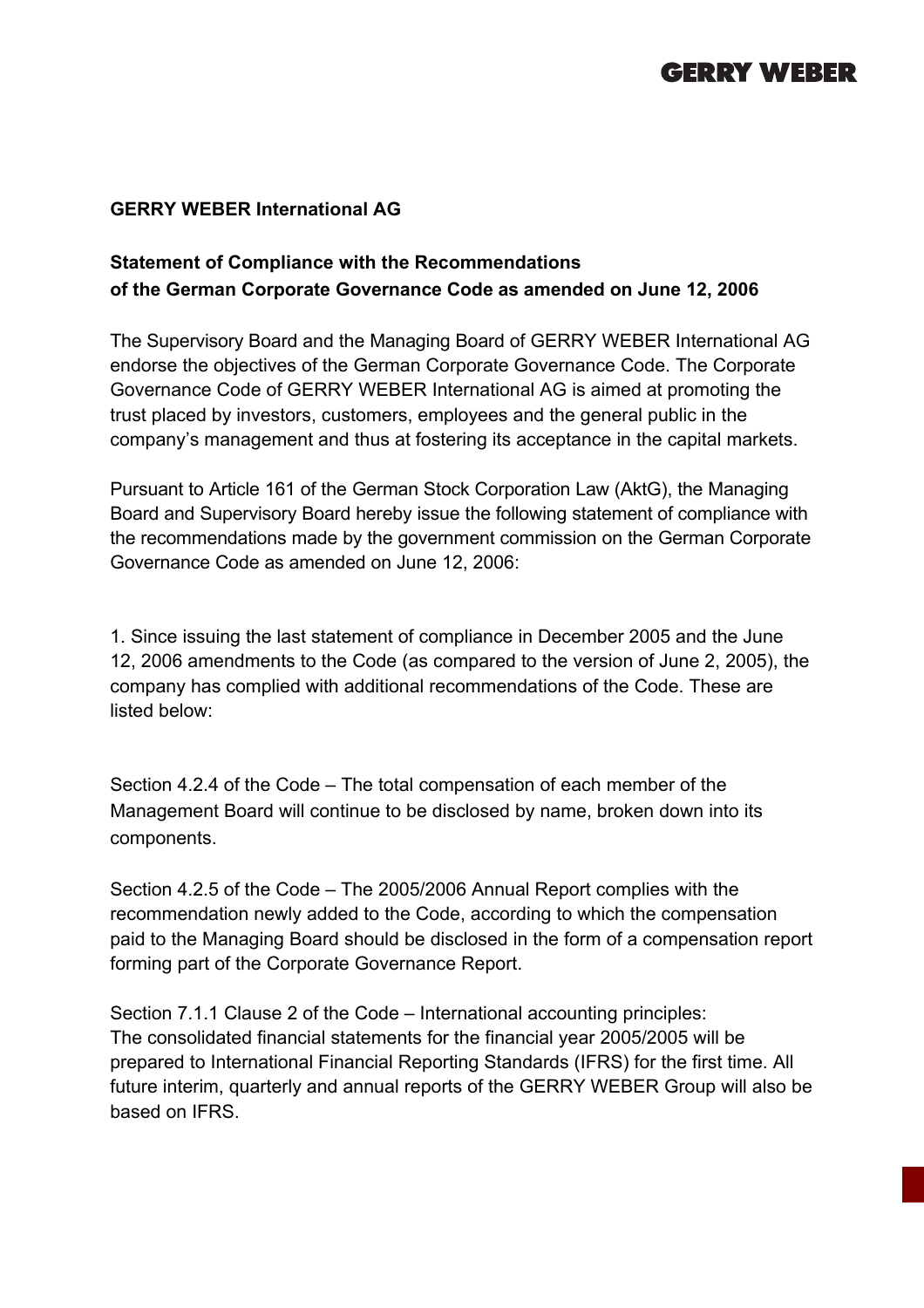# **GERRY WEBER**

2. GERRY WEBER International AG has complied with the recommendations of the government commission on the German Corporate Governance Code with the following exceptions:

Section 3.8 (2) of the Code – D&O insurance: No retention was agreed upon the conclusion of a D&O insurance policy for the Managing Board and the Supervisory Board in view of the fact that such a retention is not believed to further increase the commitment of the Managing Board and Supervisory Board.

Section 4.2.5 of the Code – Stock option plan, pension plans and fringe benefits: The presentation of a detailed stock option plan and of a comparable compensation system has been dispensed with, given that GERRY WEBER International AG has not issued any stock options as variable compensation components and will not do so in the future, either. The concrete form of a stock option plan or a comparable compensation system would be published in an appropriate form if and when applicable. No pension plan has been established for the benefit of the Managing Board and no fringe benefits are provided. The compensation report therefore dispenses with a detailed presentation of such plans and programmes.

Section 5.1.2 of the Code – Succession planning: The Managing Board and Supervisory Board are aware of the need to enact succession planning and will take appropriate steps in good time.

Section 5.2 Clause 2 and Section 5.3 of the Code – Formation of committees: The Supervisory Board of GERRY WEBER International AG has not formed any committees, given that the formation of such committees would not be expedient in view of the number of members of the Supervisory Board.

Section 5.4.4 of the Code – Change from the Managing Board to the Supervisory Board: GERRY WEBER International AG has so far complied with the recommendations that it shall not be the rule for the former Managing Board Chairman or a Managing Board member to become Supervisory Board Chairman or the Chairman of a Supervisory Board committee, and special reasons shall be presented to the annual general meeting if this is intended. With a view to the future, the company would like to keep all options open to propose the best candidates for Supervisory Board membership to the annual general meeting.